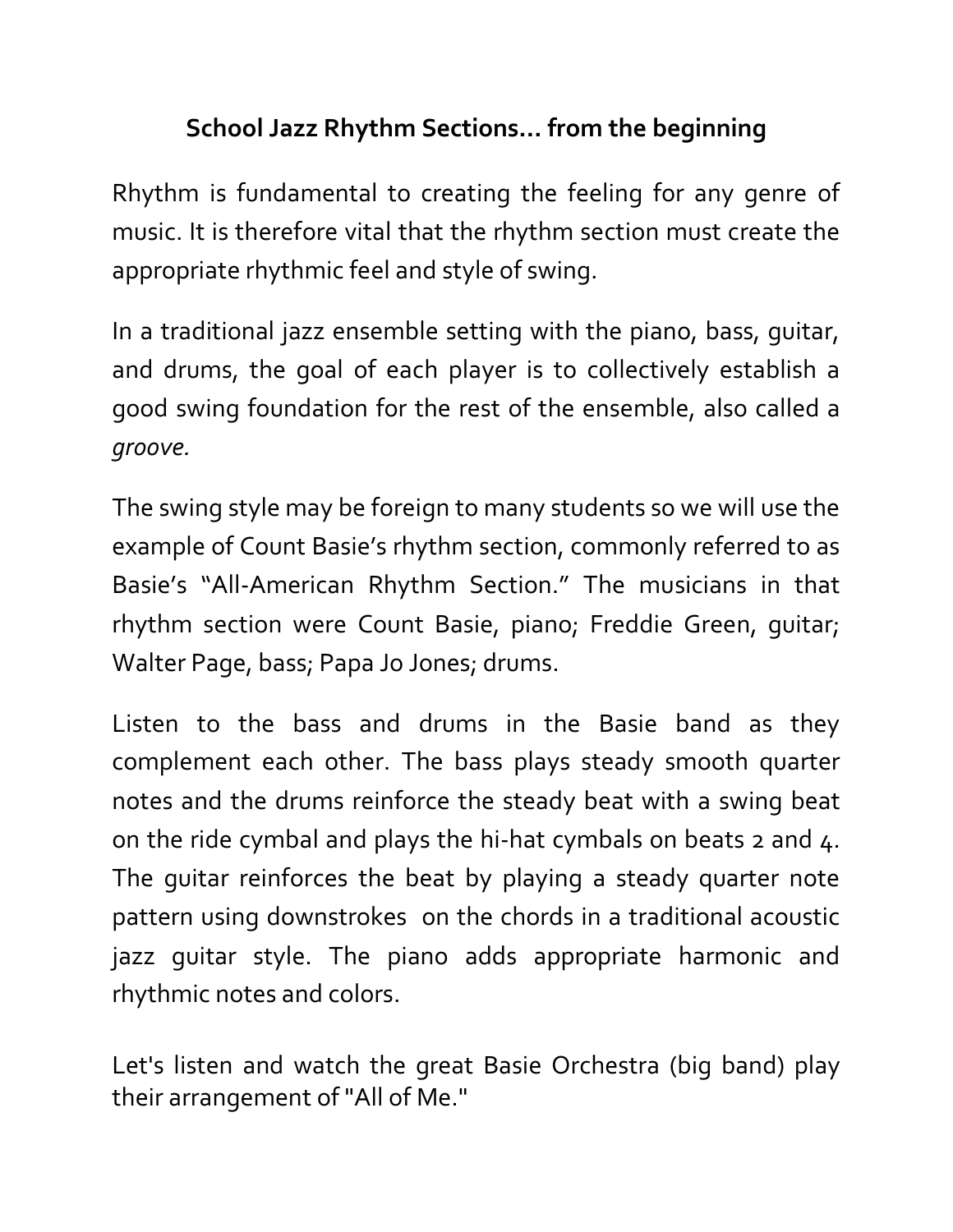#### *on line listening - count basie orchestra "All of Me"*  https://www.youtube.com/watch?v=JB2X5dfeTA4

**The set-up or positioning of the rhythm section** is very important. In this traditional set-up each instrument can better understand and perform their roles. The piano and guitar are seated very close together. This is important, as they are responsible for the harmonic structure. The bass and drums are the primary timekeepers of the band, so they are close together.

The drums are next to the trombones and the bass is to the right of the drummer's ride cymbal. The piano is to the right of the bass and the guitar is next to the piano. The bass and guitar amps are at least three feet behind the players. This helps them to more accurately hear their true sound.

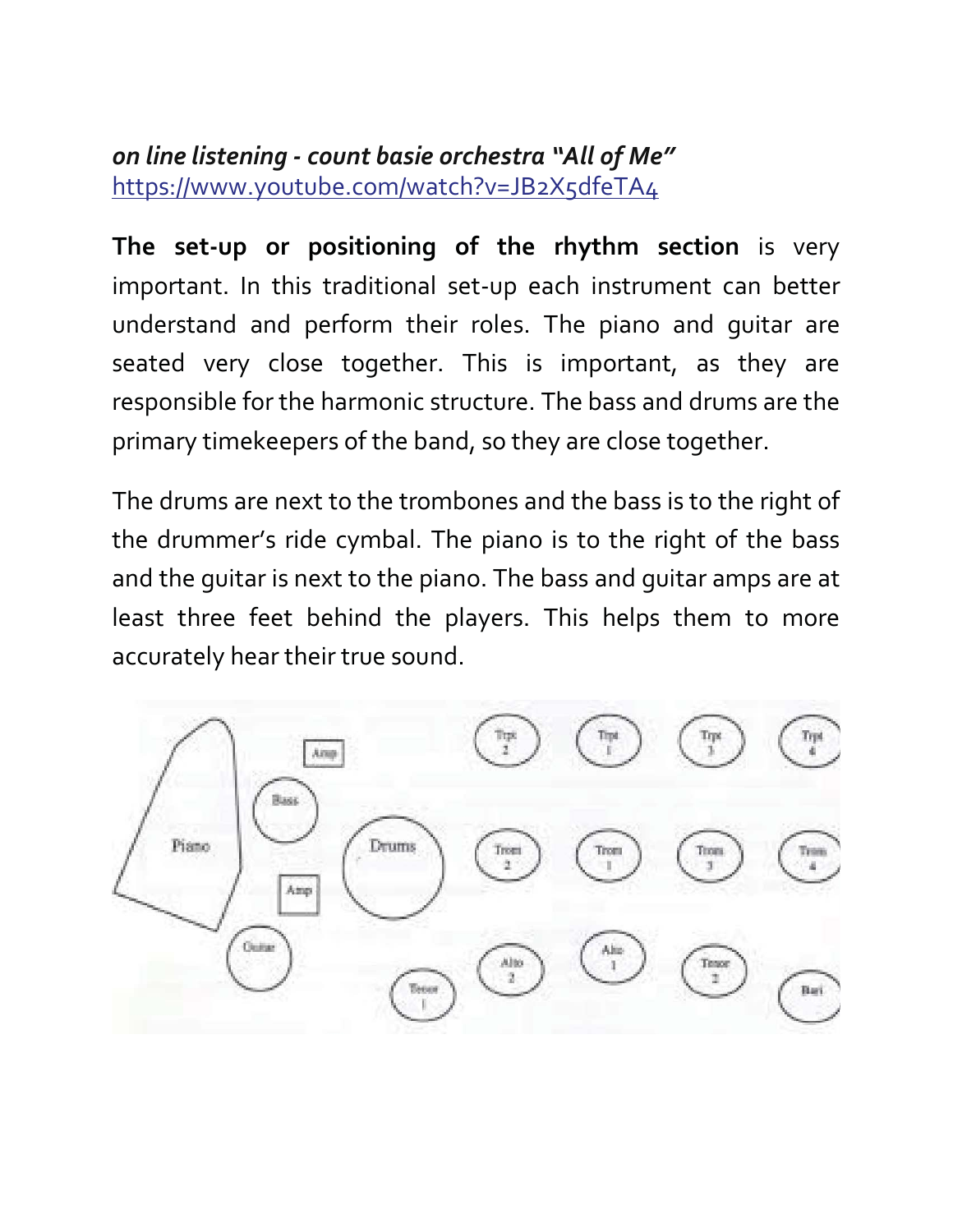**How can our students sound like that?** Let's take a brief look at each Instrument.

## **THE BASS**

The bass in swing style music usually plays a walking bass line. This type of line typically uses quarter notes to outline the chord progression. Embellishing triplets and swing eighth notes may also be employed to add interest depending on the tempo. Pioneers of this style include Jimmy Blanton, Oscar Pettiford, and Walter Page who was the bassist in the "All-American Rhythm Section" of the Basie band. The walking bass line is an independent melody line, that provides the rhythmic and harmonic foundation for the rest of the band, so playing in tune and with a solid time feel is a must.

The phrasing of the quarter notes is crucial to making the band swing. On medium to slow tempos the bass player should play legato so that there is very little space between notes. Legato phrasing is accomplished by using left hand fingerings that allow the bass player to keep a note pressed to the fingerboard as long as possible without having to interrupt it to get to the next note.

On faster up-tempo songs a little space between notes is desirable. Playing legato on up-tempo swing tends to make the groove feel sluggish. The bassist should try to make the line "bounce" by concentrating on the attack of the note and allowing the natural decay of the instrument to provide a little space between notes.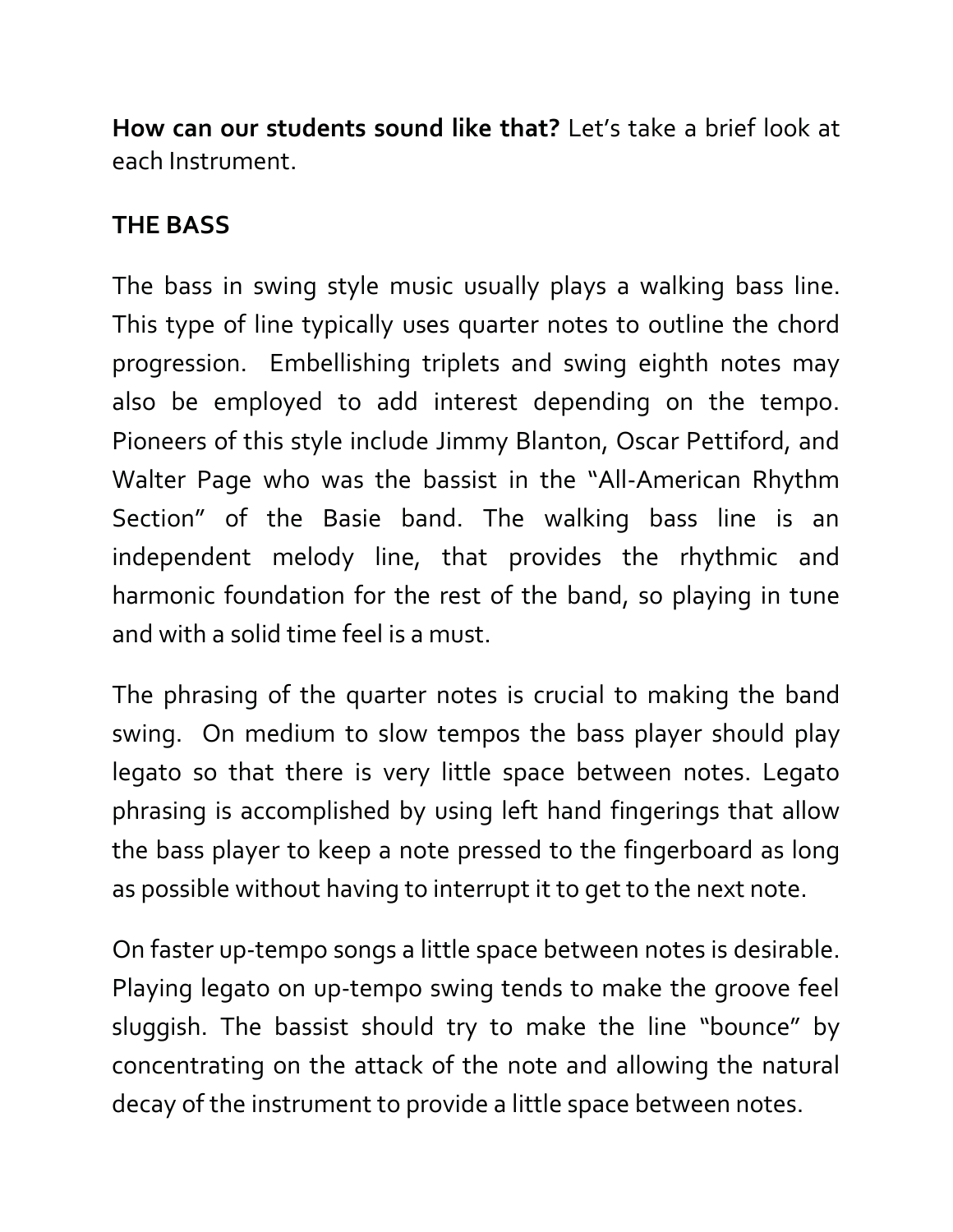The acoustic bass sound is most appropriate for traditional swing music and all serious jazz bassists are encouraged to play and study the acoustic bass. If the bassist plays an electric bass they can still achieve a convincing swing tone. Here's how:

First, remember that the acoustic bass has a darker and warmer tone than the electric. This means that the notes on electric bass will not have the natural warmth and bounce of an acoustic. In order to get the warmer tone of an acoustic the bassist can play with the right hand close to the end of the fingerboard (some players even play right on top of the fingerboard at the 20-24th frets.) This will give a "woodier" tone.

When setting the dials on the amp it is best to set the tone controls on the amplifier (and the controls on an electric bass) to the "flat" position. This is usually at 12 o'clock, 0, or 5 on dials that range from 0-10. From this position the bassist can adjust the tone to best suit the acoustics of the room.

Modern amplifiers come in all sizes and price ranges. An all-in-one (combo) amp is the most convenient for big band rehearsals and gigs.

The bass player's time must be excellent so regular practice with a metronome is important. Walking a bass line while the metronome plays beats  $2$  and  $4$  is an accurate way to develop a solid swing feel.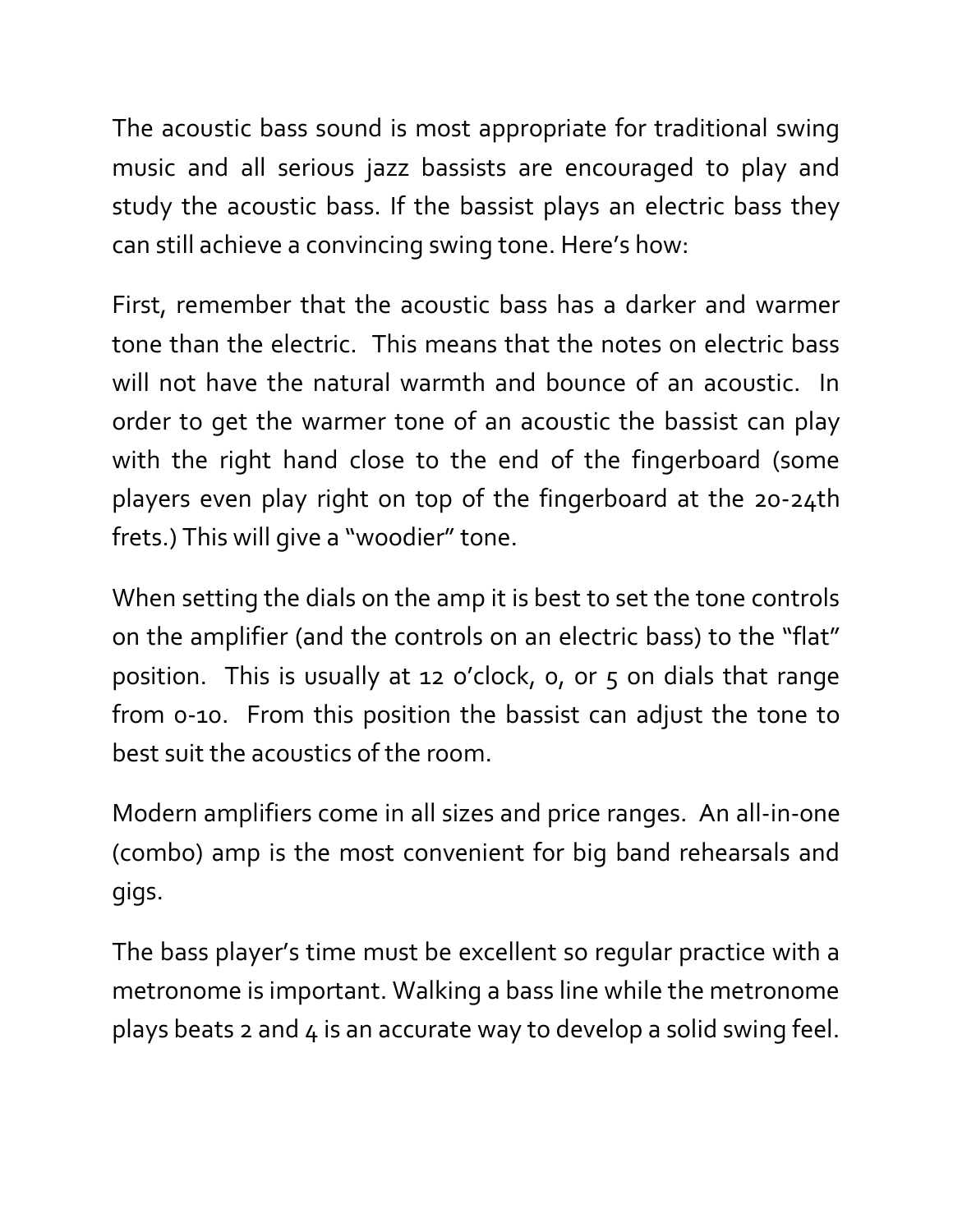The bassist should concentrate on phrasing the notes so that the metronome feels as though it is swinging!

# **DRUMS**

Together with the bass the drums reinforce the "heartbeat " of the band. It is important to note that in swing style the role of the drums is initially built around the cymbals. They create the spice that helps identify the style of the music and help provide solid time-keeping for the ensemble. The drummer's initial focus in swing style is on the sound and style of the cymbals.

Hi-hat cymbals 14" are appropriate. Choosing a ride cymbal is personal, but it is good to find one that produces a higher pitch with a sharp attack.

The ideal sizes for jazz drums in a big band are; bass drum 20"; snare drum 5 1/2" or 6 1/2 " x 14"; tom 10" or 12" x 8"; floor tom 14"  $x 14''.$ 

The best place to strike the ride cymbal is part way between the edge and the crown of the cymbal. As you experiment your ear will help find the sweet spot on the ride cymbal.

The hi-hat foot technique starts with the heel down on beats 1 and 3 and toe down on beats 2 and 4 in  $4/4$  meter. The goal is to create a nice tight "chick" sound with the hi-hat cymbals. Adjust the height and distance between cymbals until this is achieved.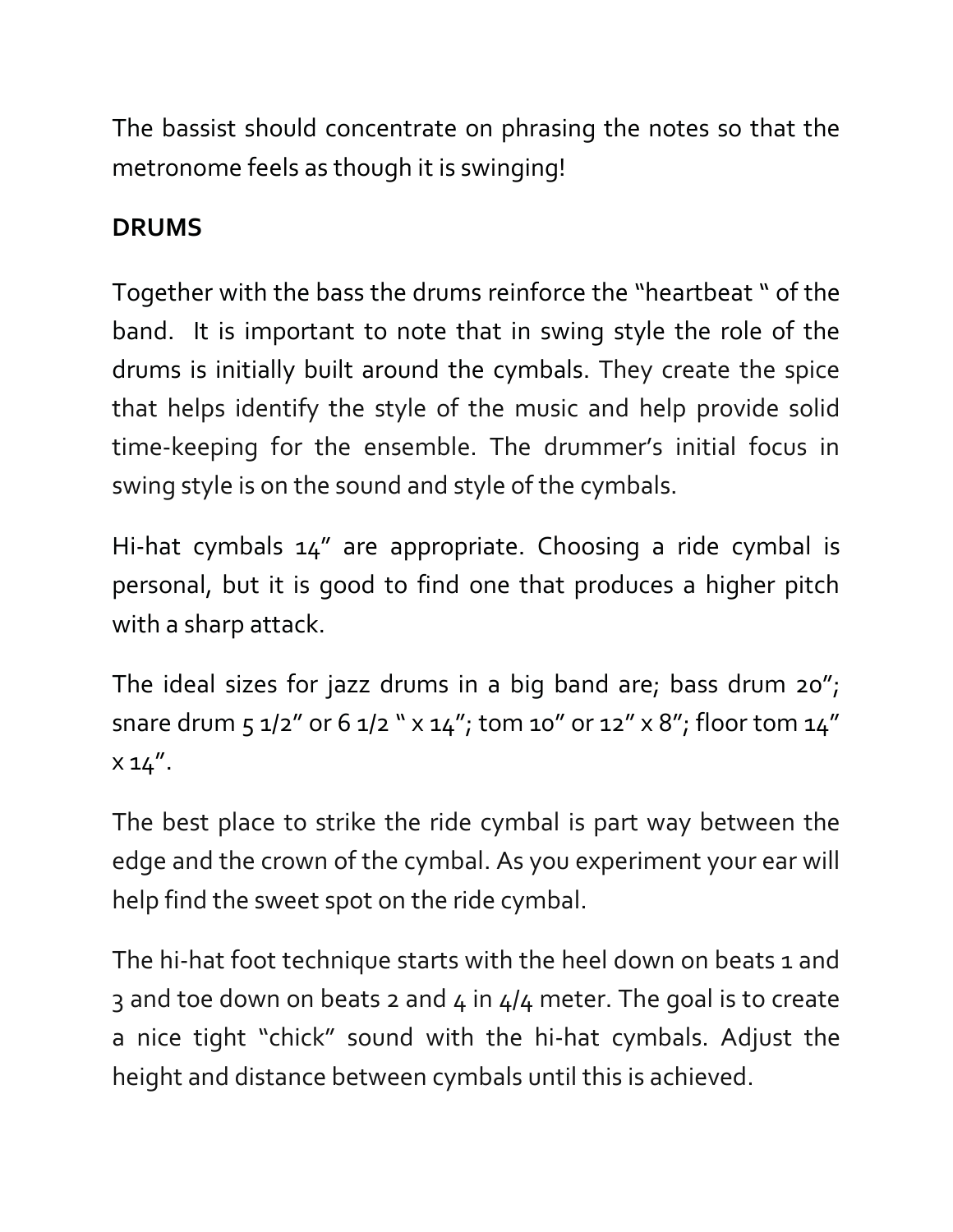The drummer and bass player both must have solid and consistent time! Both should have a metronome. To help reinforce this the drummer should watch the bass players striking hand and the bass player should watch the drummer's stick on the ride cymbal.

Listening to professional drummers playing in the swing style will create models to emulate. Following are some terrific swing-style players to listen to; Jo Jones, Ed Thigpen, Peter Erskine, Steve Houghton just to name a few. As with each instrument studying with a professional is highly recommended.

### **GUITAR**

A key role of the guitar in a traditional big band is to play chords or "comp" in the rhythm section with piano, bass, and drums. *Comping* is providing rhythmic and harmonic accompaniment for soloists and or the ensemble. A secondary role is playing single note lines and/or as a soloist.

Freddie Green, the guitarist with the Count Basie band for many years, created a style of playing chords that used 2 or 3 notes per chord. Listening to the "masters" and emulating their approach is critical for a young musician's development. The following is a YouTube link showing Count Basie on piano performing with only bass, drums, and guitar. The video clearly reveals Freddie Green's great sense of time and sound.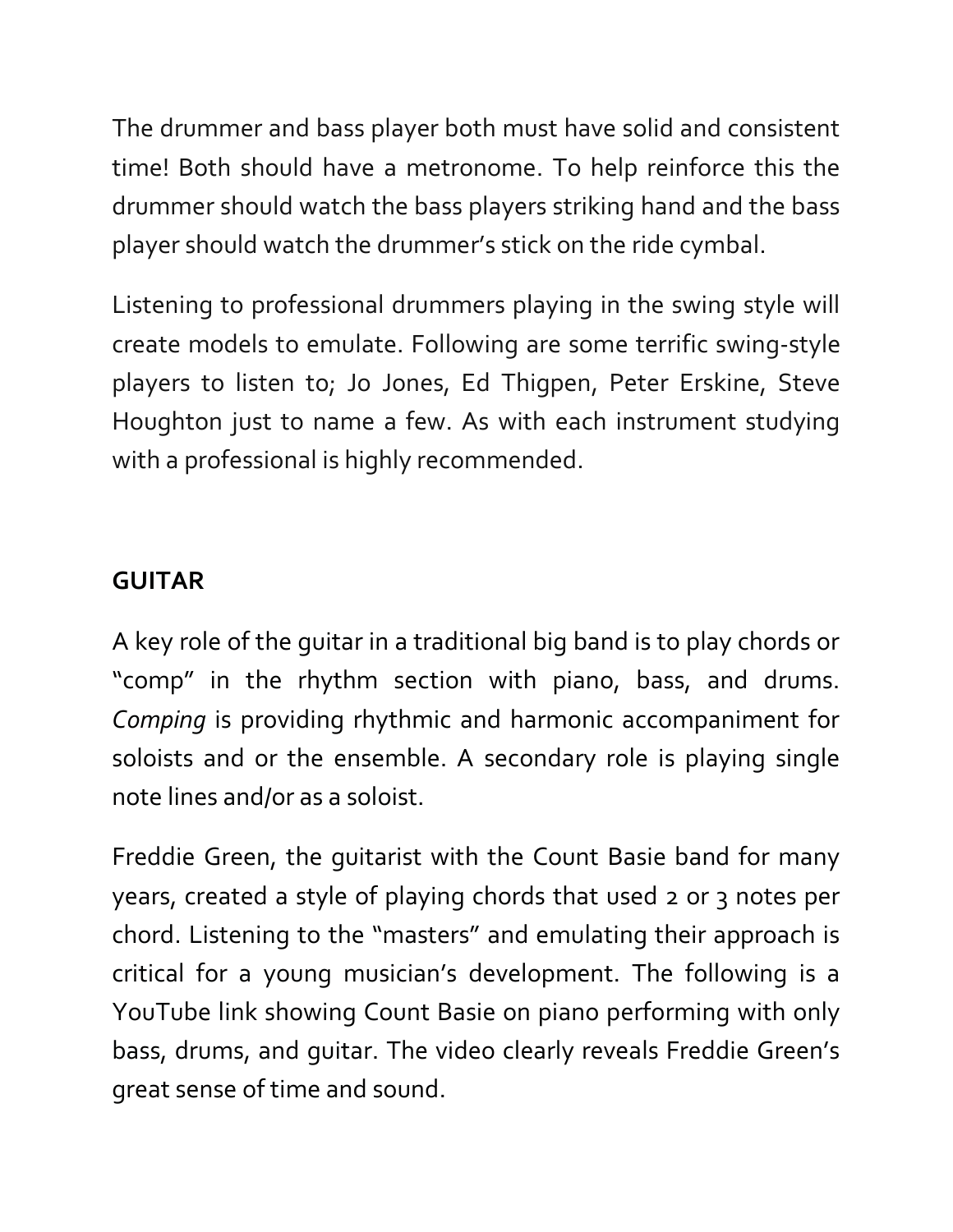"As Long As I Live" - Count Basie and Freddie Green - 1:18

### https://www.youtube.com/watch?v=ad1nuBiYbr4

A hollow body guitar is the best choice for big band, but any guitar can achieve an appropriate sound. The guitar sound should be crisp and clear without using too much treble. The guitar should be felt more than heard. The guitarist may want to slightly raise the action of the guitar and use a string gauge starting at 11 or higher.

The amp should be set flat; bass, treble and middle controls should be at 3 or 4 and volume on 2 or 3. The big band rhythm quitar sound is completely different from the rock guitar sound. You should actually hear some of the acoustic sound from the guitar itself when playing with the big band. The sound of the pick hitting the strings creates the rhythm and the feel, and the attack should align with the bass player's attack. The sound of the guitar should blend with the bass and drums.

If the guitarist has a solid body electric guitar, he or she should strive to emulate an acoustic guitar sound. Adjust the various EQ settings on the amp to a darker sound.

Depending on the tempo, the guitarist usually plays quarter notes on every beat, and beats  $2$  and  $4$  are slightly accented. The time feel of the quarter notes should be as steady as a clock. The arm of the guitarist should strum glancing strokes with the pick across the top of the strings using only down strokes. Listen very closely to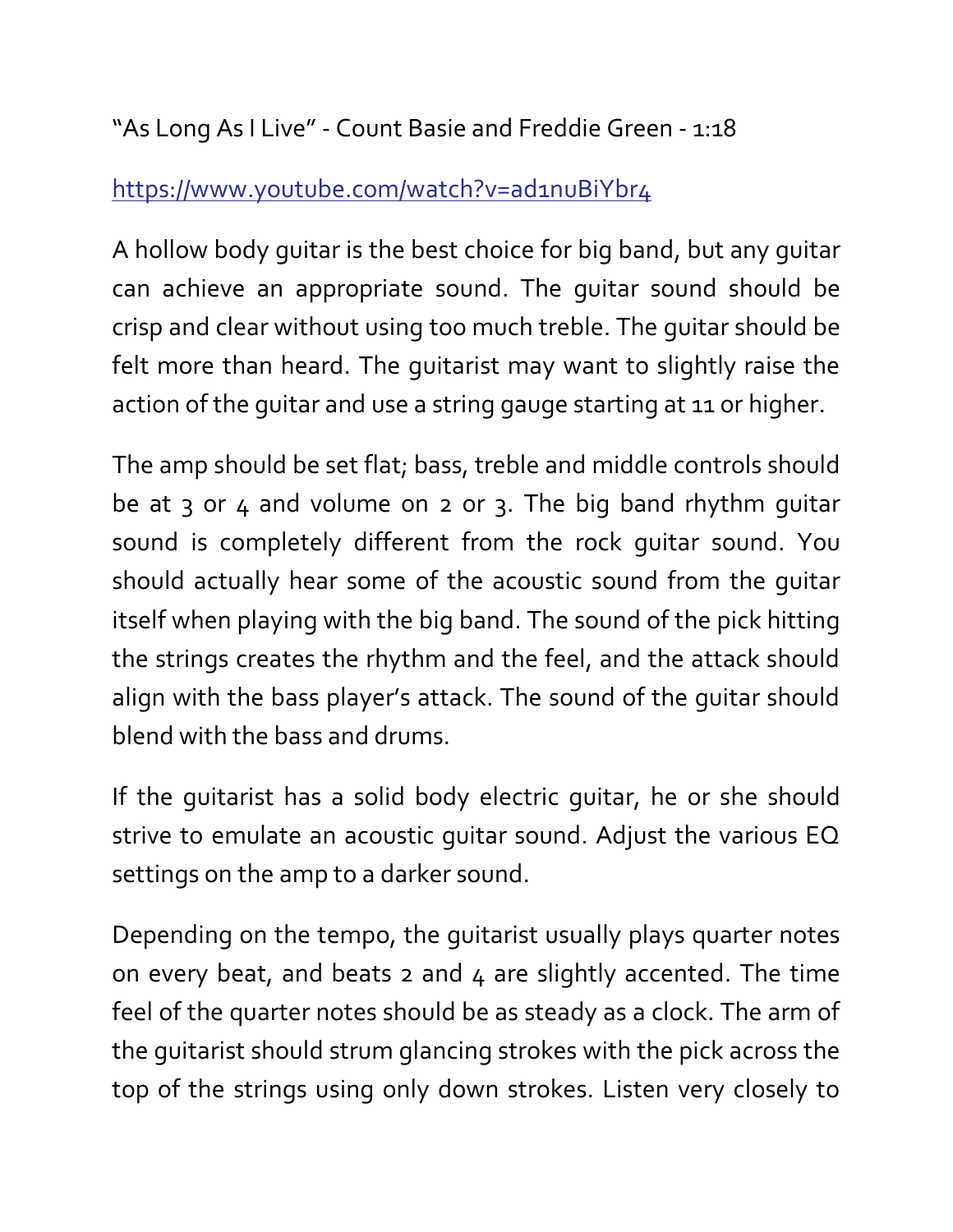the bass and drum time feel. The bass also usually plays quarter notes and the guitarist and bassist must be in sync on the quarter notes.

Listening is an important part of playing. As the guitarist plays their part with the band, direct him or her to continually listen to all the instruments and remember that the guitar sound should be part of the rhythm section. In addition to Freddie Green, to capture the jazz guitar sound, improvisation concepts and feel, check out guitarists Wes Montgomery, Jim Hall, and Pat Martino to name a few.

Visit www.FreddieGreen.com for more information.

# **PIANO**

The first thing is to embrace the idea of playing with others. Piano is one of the few instruments where most students initially learn to play solo. Just like sports and games, playing with others can be way more fun than playing solo.

The accompanying aspects of piano playing is known in the jazz world as comping. *Comping* is the rhythmic and harmonic support for soloist and/or the ensemble.

In most swing arrangements, various instruments will play and improvise over some form of chord progressions and/or rhythmic beat. Most soloists, especially beginners, need to have a good solid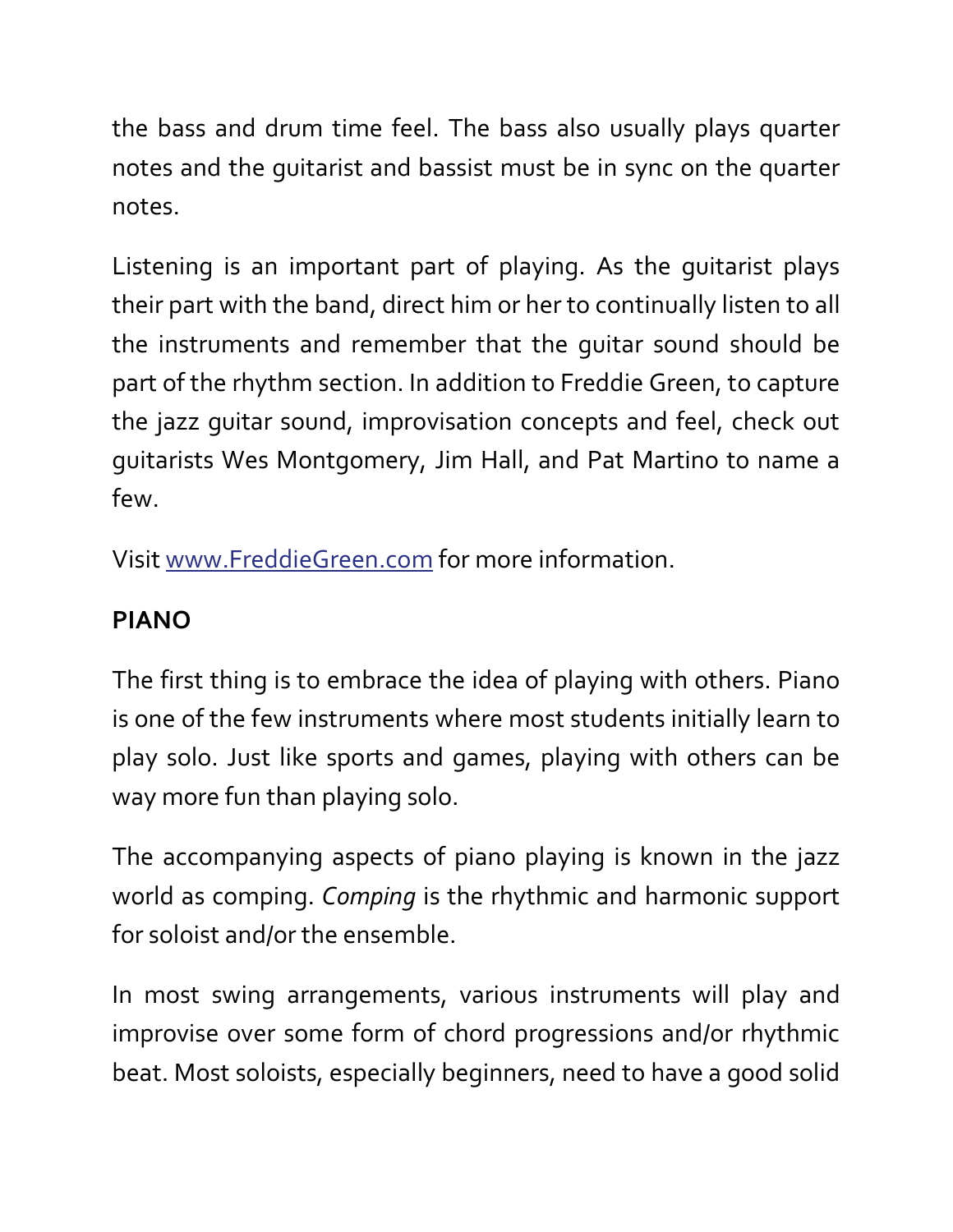foundation and understanding of chord changes or a chord progression to feel comfortable in their improvisation.

As with all instruments it is key to listen to professionals in swing style. We recommend Count Basie and Duke Ellington as those models. Both excel at comping and soloing in swing style. They are easily found on YouTube.

Interpreting written rhythm section written parts is a challenge for all including the piano. To begin to comprehend the process the pianist must understand the following:

When the piano is comping it should generally stay within a range of one octave below middle C and two octaves above middle C. Be sure to stay out of the range below as that is where the bass plays most often. It is not recommended to double the bass part.

When comping the pianist will use from two to six note chords using as key notes 3rds and 7ths.